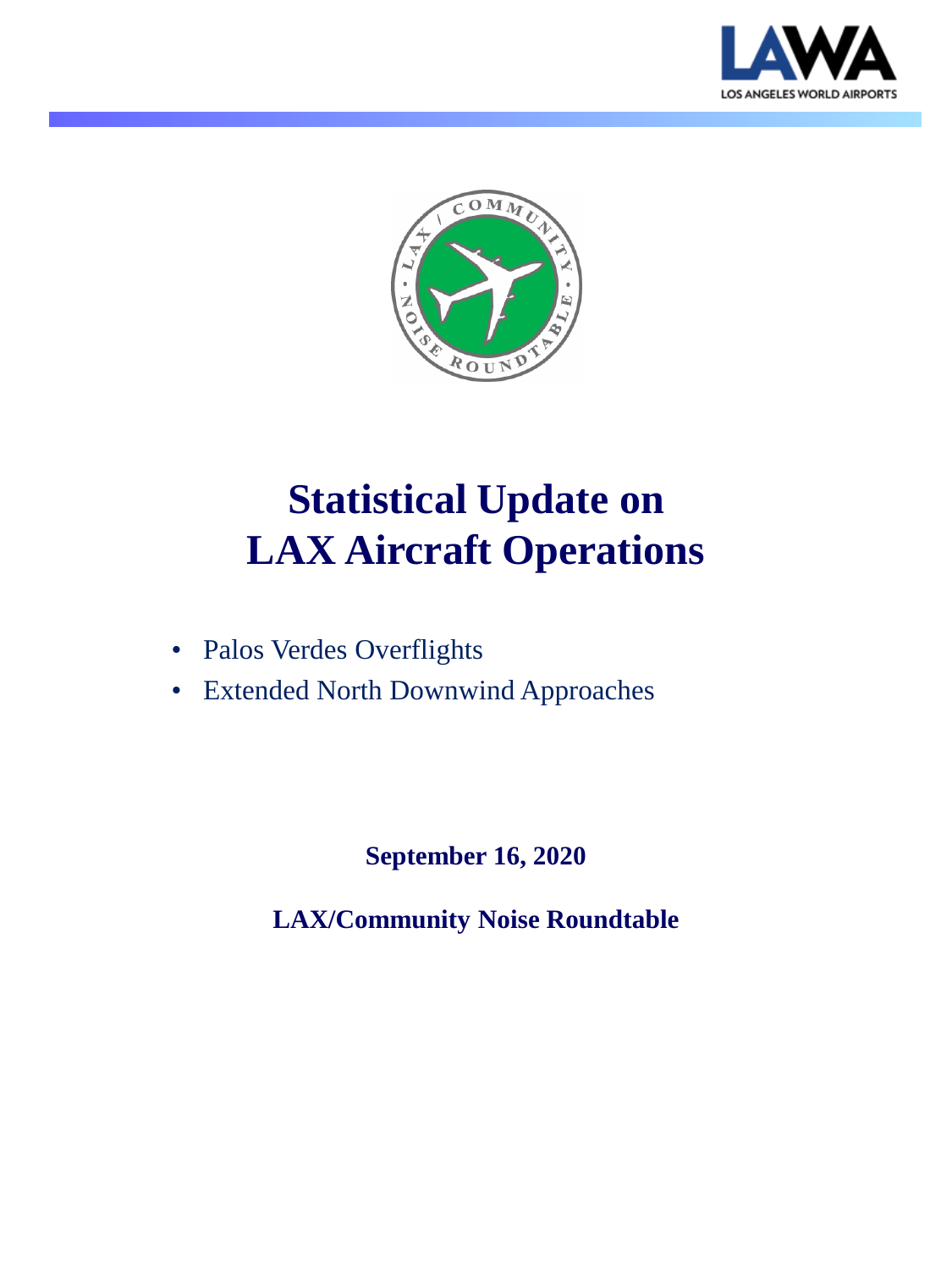# Palos Verdes Peninsula – Turboprop Overflights



The graphs below show statistics of southbound turboprop aircraft that depart from LAX and fly over the Palos Verdes Peninsula, following an established FAA departure route.

**Note:** Prior to SkyWest's fleet mix change (turboprop to jet aircraft) in early 2015, the number of southbound turboprop departures were about 800 per month, with around 300 aircraft flying over the PV Peninsula.

Sample Turboprop Departure Flight Track





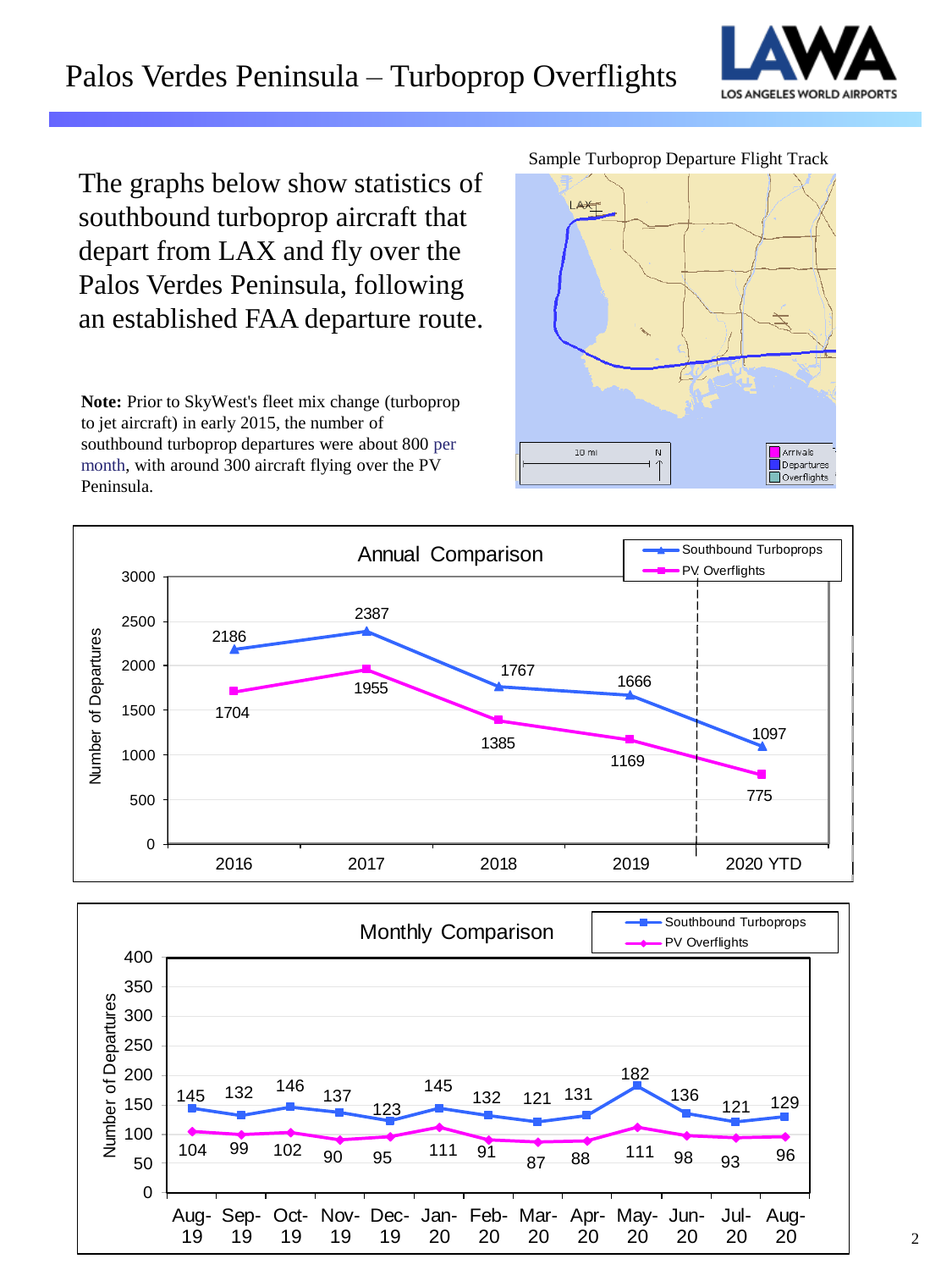

The graphs below show the total number of jets turning south upon departure from LAX and the number of those departures that fly over the Palos Verdes Peninsula.

Sample Jet Departure Flight Track Over PV Peninsula





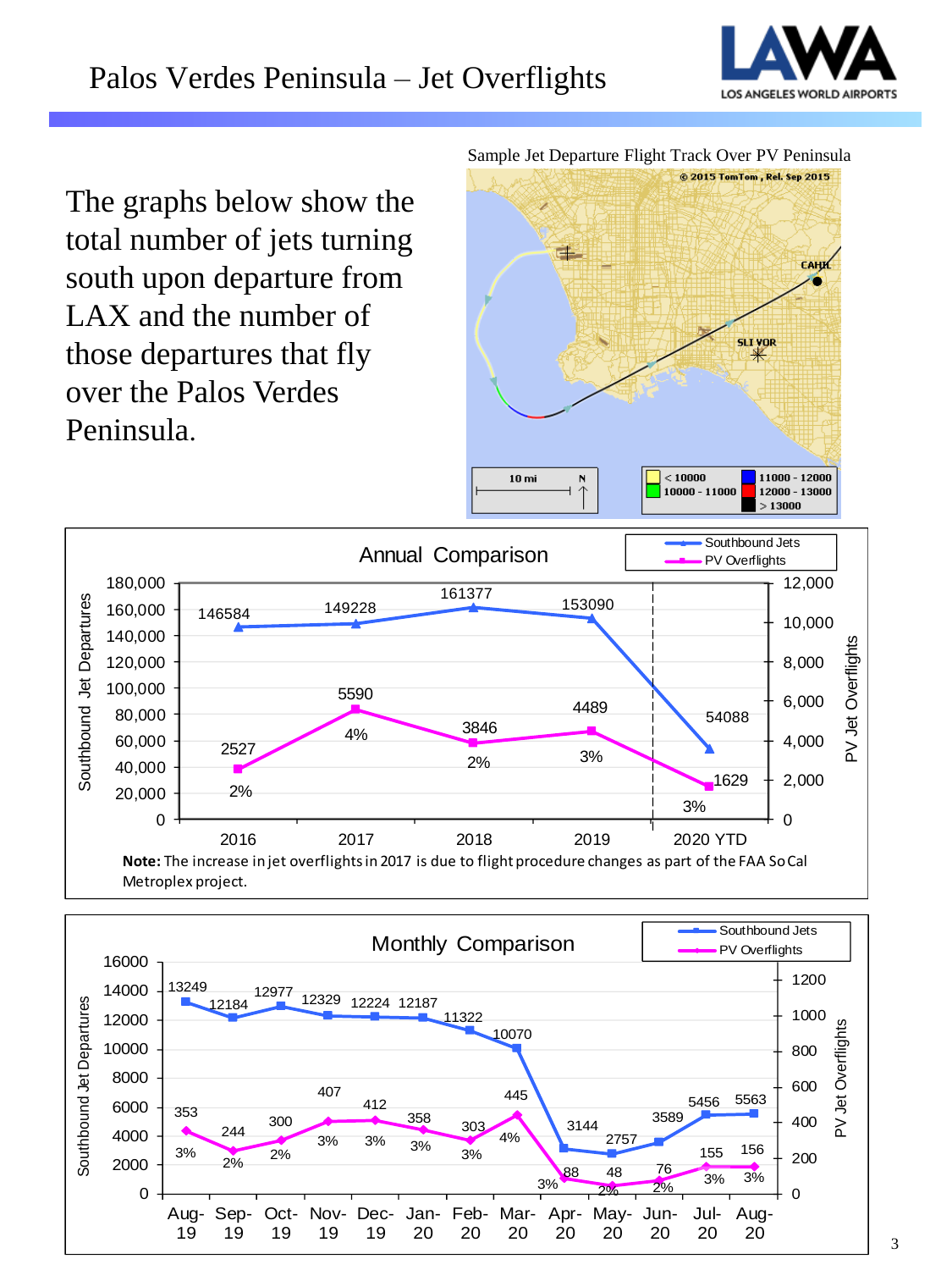



### Turboprop Altitudes over PV Peninsula

### Jet Altitudes over PV Peninsula

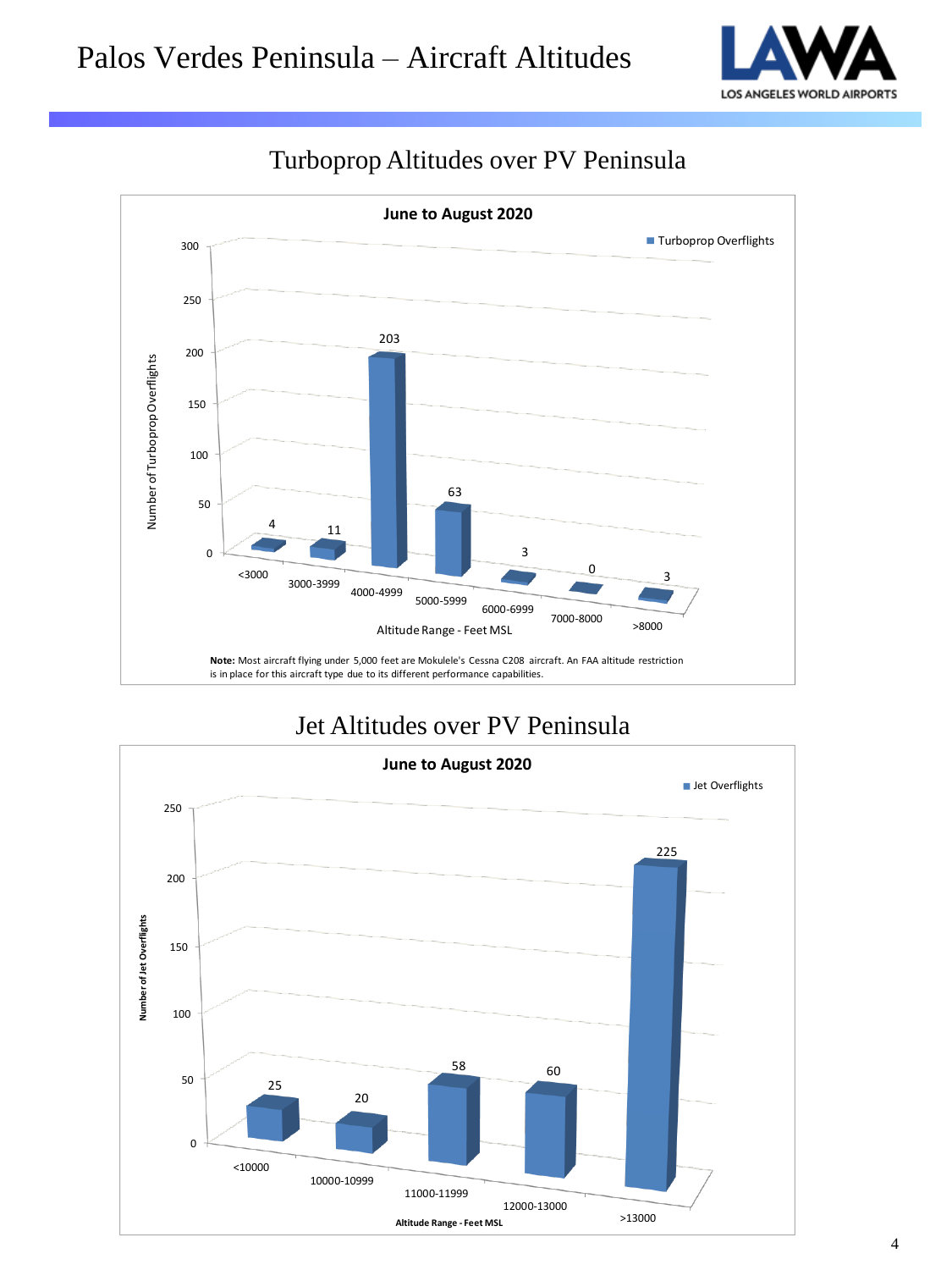# Extended North Downwind Approaches



The graphs below show data related to aircraft on the extended north downwind arrival route that fly over Monterey Park.



Monterey Park Overflights sample tracks for an 8-hour period (10am - 6pm). Flight tracks over Monterey Park are shown in darker blue and other arrivals in lighter blue.



### **Monthly Comparison**

#### **Annual Comparison**